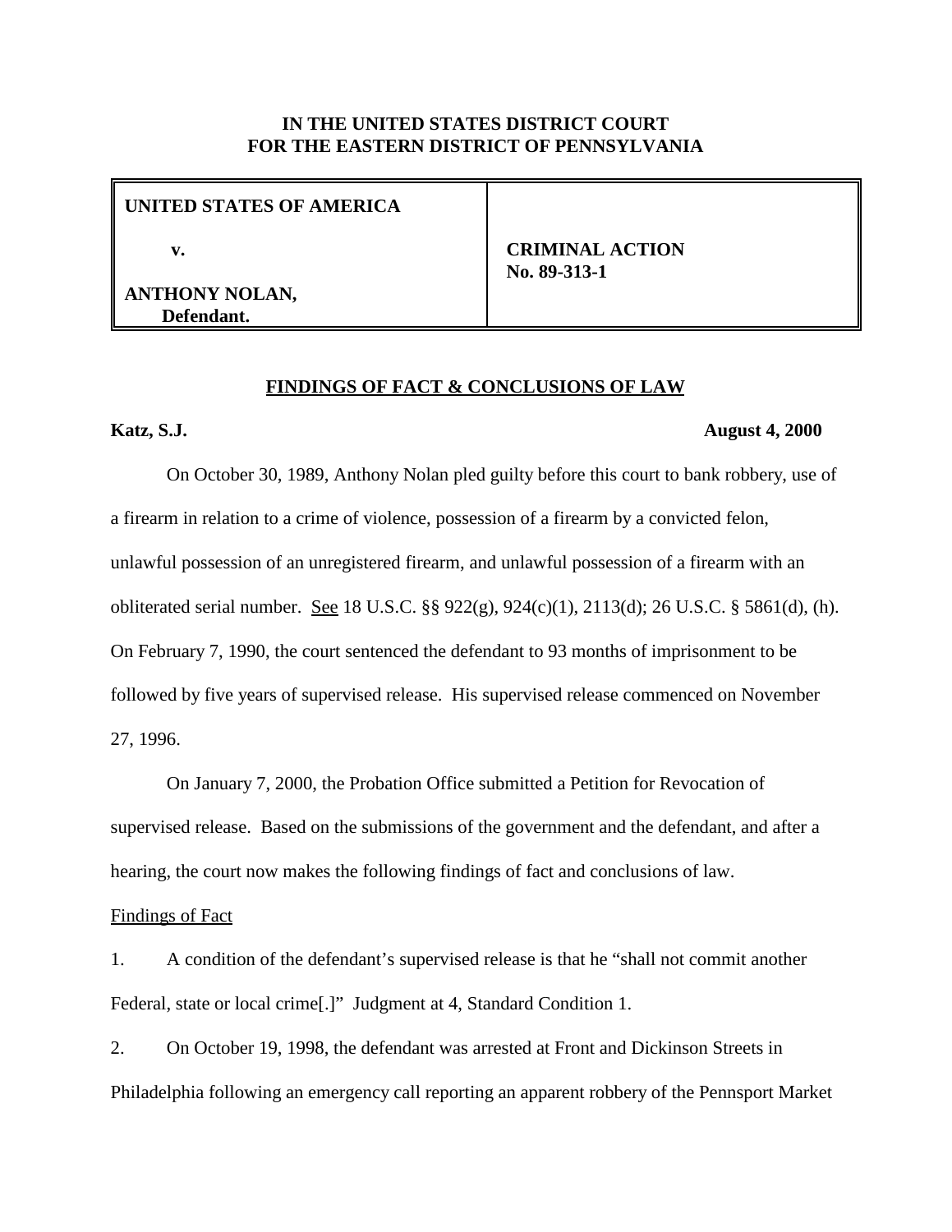and Deli on Moyamensing Avenue. He was charged with burglary, criminal trespass, theft (unlawful taking and receipt of stolen property), conspiracy to commit the aforementioned crimes, criminal mischief, and possession of an instrument of crime. While the court was notified of the arrest on October 27, 1998, no action was taken at that time pending disposition of the case. The state court case has still not been heard, but the government has indicated that it will not proceed on this violation of supervised release. The court accordingly does not resolve this matter, nor does it impose sentence on this basis.

3. A condition of the defendant's supervised release is that he "shall report to the probation officer as directed by the court or probation officer and shall submit a truthful and complete written report within the first five days of each month." Judgment at 4, Standard Condition 3.

4. Mr. Nolan failed to report for scheduled meetings with the Probation Office on five different dates: November 15, 1999; December 6, 1999; December 14, 1999; December 20, 1999; and January 3, 2000.

5. A special condition of the defendant's supervised release is that he "participate in a program approved by the U.S. Probation Office for substance abuse or mental health intervention, which program may include testing to determine whether the defendant has reverted to the use of drugs or alcohol." Judgment at 3.

6. Follow concern about his ongoing drug use, the Probation Office instructed the defendant to enter the AHAB rehabilitation halfway house and to remain there until a meeting with staff could take place and outpatient treatment could be arranged. On November 18, 1999, the Probation Officer made a field visit and learned that Mr. Nolan had left without notifying the facility on November 12, 1999. Following information from the defendant's family that he had

2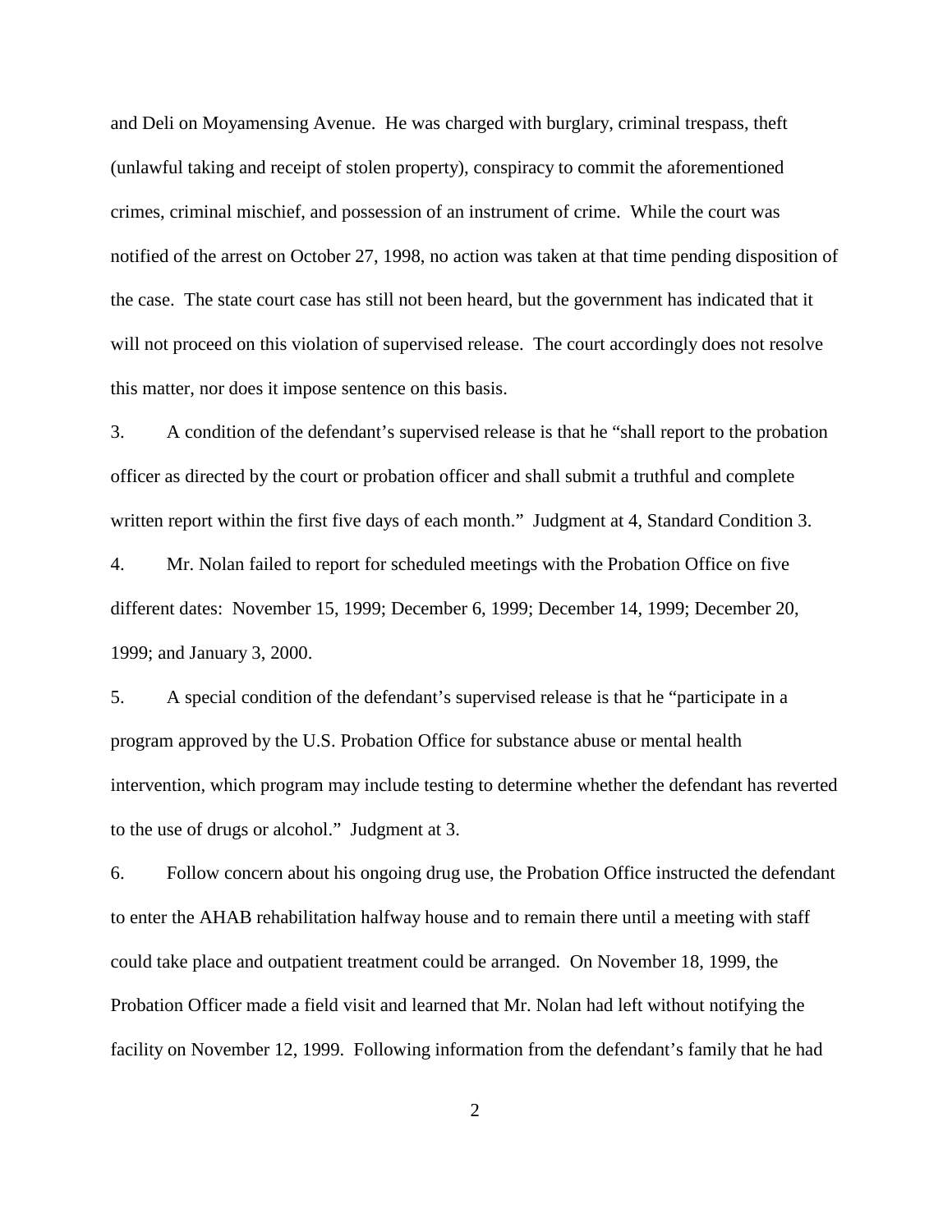resumed heroin use, on December 20, 1999, the Probation Office instructed the defendant to sign himself into the Kirkbride Center's dual diagnosis detoxification program. Mr. Nolan failed to do so.

#### Conclusions of Law

1. Supervised release is governed by the provisions of 18 U.S.C. § 3583. In determining whether to modify supervised release, the court should consider the factors set forth in 18 U.S.C.  $\S$  3553(a)(1). See 18 U.S.C.  $\S$  3583(e). These factors include the nature and circumstances of the offense; the history and characteristics of the defendant; and the need for the sentence to punish, deter, incapacitate, and rehabilitate. See 18 U.S.C. § 3553(a). The court should also consider the types of sentences available, relevant policy statements, and the need to avoid sentencing disparities. See id.

2. If, after considering the foregoing factors, the court finds by a preponderance of evidence that the defendant has committed the violations alleged, the court may modify the terms of supervised release. See 18 U.S.C. § 3583(e).

3. The government established by a preponderance of evidence that the defendant committed two violations of supervised release by failing to report as required and by failing to comply with drug treatment as instructed. The defendant admitted these violations at the hearing.

4. Although the Sentencing Guidelines' treatment of revocation of supervised release is advisory rather than mandatory, as noted previously, these policy statements are one of the factors the court should consider in addressing modification of supervised release. See United States v. Schwegel, 126 F.3d 551 (3d Cir. 1997) (holding that supervised release provisions

3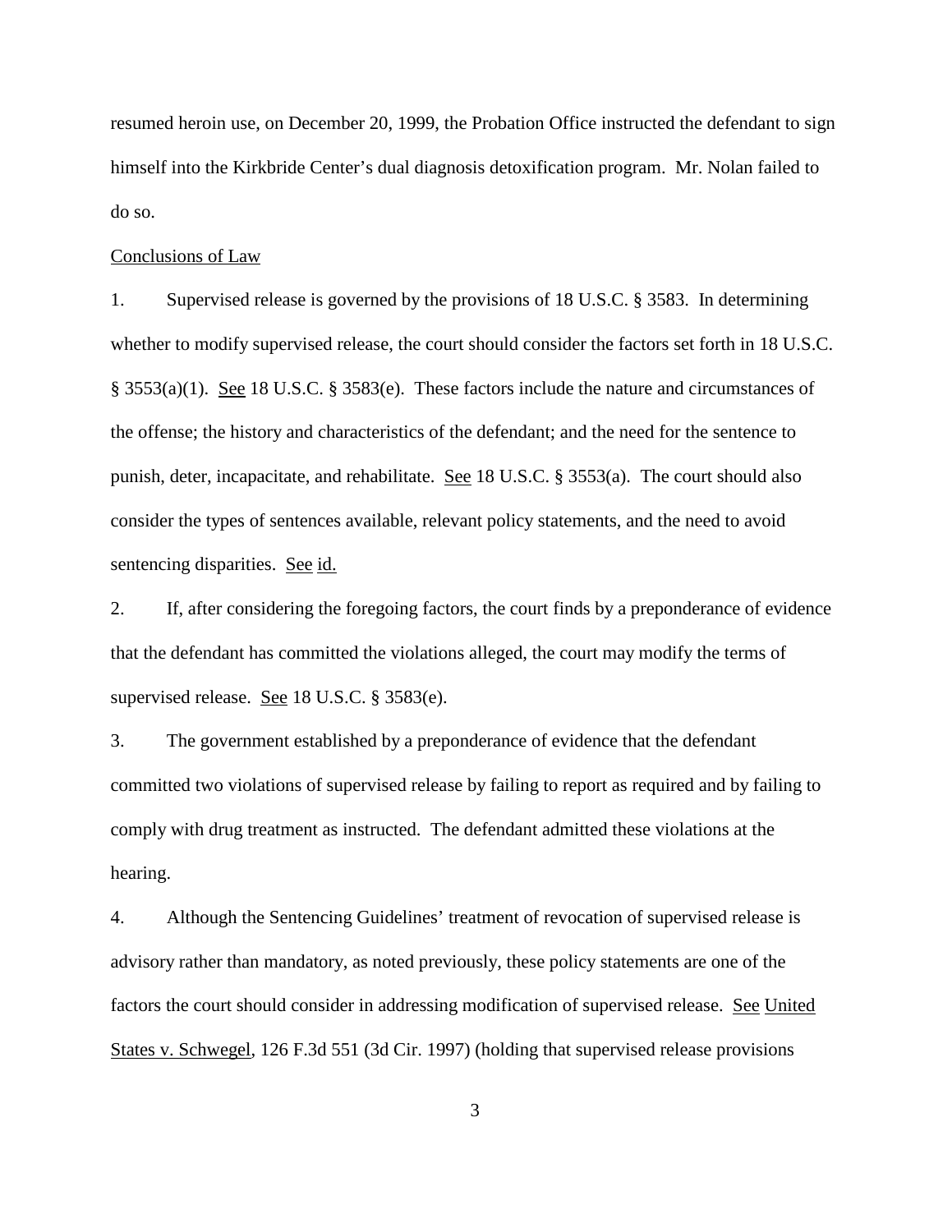remained advisory after amendments to 18 U.S.C. § 3583).

5. Under the Sentencing Guidelines, the defendant committed two Grade C offenses, see id. § 7B1.1(a)(3), leading to a recommended guideline range of five to eleven months, as the defendant's criminal history category is III. See U.S.S.G. § 7B1.4; see also 18 U.S.C. § 3583(e)(3).

6. The court will impose a sentence of ten months imprisonment. This sentence within the recommended range acknowledges the repetitive nature of the defendant's failure to comply with his terms of release and will hopefully give the defendant an additional opportunity to address his problems with substance abuse.

7. Recent Supreme Court precedent seemingly overturns Third Circuit precedent that prohibited the imposition of a new term of supervised release in situations such as these. See Johnson v. United States, \_\_\_\_ U.S. \_\_\_\_, 120 S.Ct. 1795 (2000) (holding no ex post facto violation in imposing new term of supervised release); see also United States v. Dozier, 119 F.3d 239 (3d Cir. 1997) (holding that imposition of new term for those defendants who committed class B, C, or D felonies prior to September 14, 1994 violates ex post facto law). Nonetheless, the court declines to impose a new term of supervised release in this case.

An appropriate Order follows.